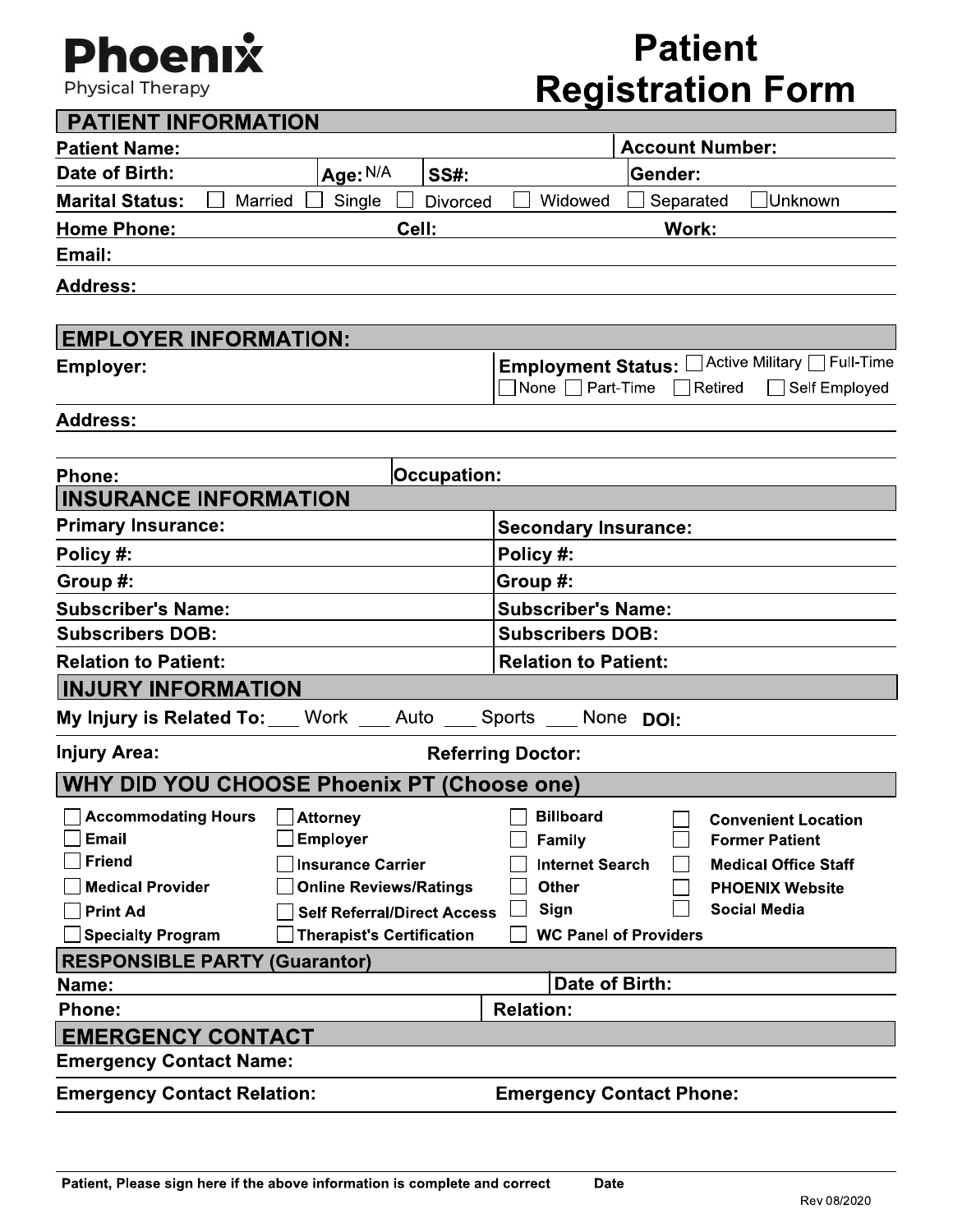

# Injury and Past Medical<br>History Questionnaire

| ien Name:                                                                                                                                                                                                                                                                                                                                                                                                                                                                                    |                                                                                                                                                      | DOB:<br>Date:                                                                                                                                                                                   |                      |
|----------------------------------------------------------------------------------------------------------------------------------------------------------------------------------------------------------------------------------------------------------------------------------------------------------------------------------------------------------------------------------------------------------------------------------------------------------------------------------------------|------------------------------------------------------------------------------------------------------------------------------------------------------|-------------------------------------------------------------------------------------------------------------------------------------------------------------------------------------------------|----------------------|
|                                                                                                                                                                                                                                                                                                                                                                                                                                                                                              |                                                                                                                                                      |                                                                                                                                                                                                 |                      |
|                                                                                                                                                                                                                                                                                                                                                                                                                                                                                              |                                                                                                                                                      |                                                                                                                                                                                                 |                      |
|                                                                                                                                                                                                                                                                                                                                                                                                                                                                                              |                                                                                                                                                      |                                                                                                                                                                                                 |                      |
|                                                                                                                                                                                                                                                                                                                                                                                                                                                                                              |                                                                                                                                                      |                                                                                                                                                                                                 |                      |
| What are your chief complaints due to your condition? Please check all that apply.<br>Awakened by pain<br><b>Burning</b><br>Difficulty falling asleep<br>Difficulty finding a comfortable sleeping position $\Box$<br>Difficulty walking<br>Diminished motion<br><b>Dizziness</b><br>Fatigue<br>If you have pain, please rate your pain today on a scale of 0 to 10? (0 is no pain, and 10 is worst possible pain or symptoms):<br>Where is your pain located and how would you describe it? | Headaches<br>Irritability<br>Loss of function<br>Loss of motion - stiffness<br>Nausea<br><b>Numbness</b><br>Pain<br><b>Constant Pain</b>             | Pain worse in the AM<br>Pain worse in the PM<br>Pain worse with activity<br>Spasm<br>Swelling<br>Tingling<br>Weakness<br><u> 1980 - Jan Samuel Barbara, martin di</u>                           | /10                  |
| Rate your symptom intensity in the past 5 days:                                                                                                                                                                                                                                                                                                                                                                                                                                              |                                                                                                                                                      | Symptoms at their worst:                                                                                                                                                                        | /10<br>/10           |
| Please list any contraindications to treatment or precautions that we should know:                                                                                                                                                                                                                                                                                                                                                                                                           |                                                                                                                                                      | Symptoms at their best:                                                                                                                                                                         |                      |
| Occupation:                                                                                                                                                                                                                                                                                                                                                                                                                                                                                  |                                                                                                                                                      |                                                                                                                                                                                                 |                      |
| <b>Work Status:</b><br><b>Current Ability to work:</b>                                                                                                                                                                                                                                                                                                                                                                                                                                       | $\Box$ Full time student<br>$\Box$ Retired<br><b>Full Duty</b><br>Restricted duties/schedule<br>Please outline restrictions:                         | $\Box$ Employed Full Time $\Box$ Employed Part Time $\Box$ Not employed<br>$\Box$ Part time student<br>No formal restrictions $\Box$ Off work<br><u> 1980 - Jan Stein, amerikansk politik (</u> | Permanently Disabled |
| Normal work duties:                                                                                                                                                                                                                                                                                                                                                                                                                                                                          | Sitting for extended periods<br>Standing for extended periods<br>Typing/computer operation<br><b>Repetitive Bending</b><br><b>Repetitive Lifting</b> | Lifting moderate weights<br><b>Lifting Heavy Weights</b><br>Walking<br><b>Operating Heavy Equipment</b><br>Driving                                                                              |                      |
| Which of these duties are you not currently able to perform and why?                                                                                                                                                                                                                                                                                                                                                                                                                         |                                                                                                                                                      |                                                                                                                                                                                                 |                      |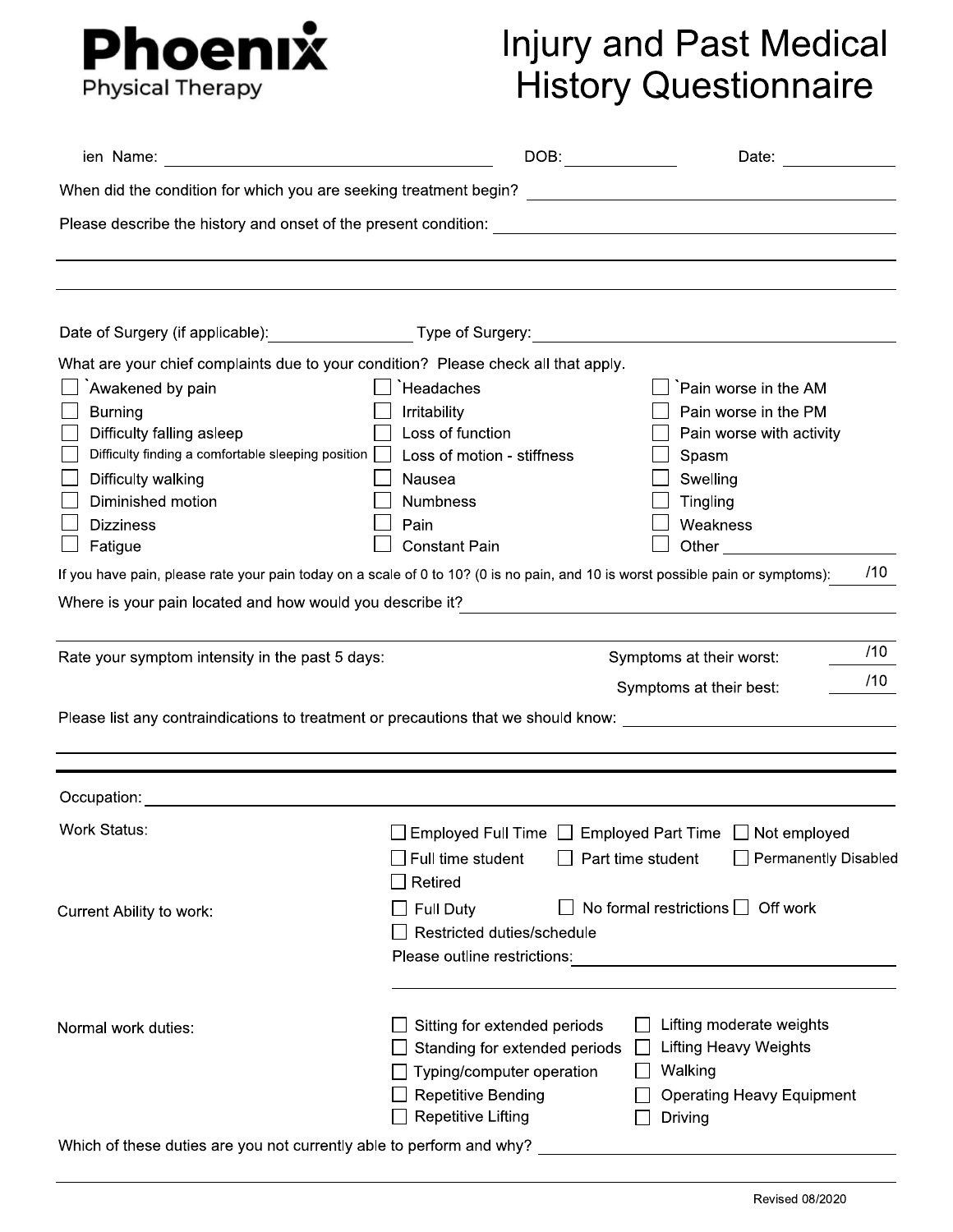| Patient Name:<br>DOB:<br>Date:                                                                               |                                                                                                |                                                                                                           |                                              |                 |                             |
|--------------------------------------------------------------------------------------------------------------|------------------------------------------------------------------------------------------------|-----------------------------------------------------------------------------------------------------------|----------------------------------------------|-----------------|-----------------------------|
| Please list any surgeries and procedures                                                                     |                                                                                                |                                                                                                           |                                              |                 |                             |
| Type of Surgery                                                                                              |                                                                                                | When                                                                                                      |                                              | Results/Details |                             |
|                                                                                                              |                                                                                                |                                                                                                           |                                              |                 |                             |
|                                                                                                              |                                                                                                |                                                                                                           |                                              |                 |                             |
|                                                                                                              |                                                                                                |                                                                                                           |                                              |                 |                             |
|                                                                                                              |                                                                                                |                                                                                                           |                                              |                 |                             |
|                                                                                                              |                                                                                                |                                                                                                           |                                              |                 |                             |
|                                                                                                              |                                                                                                | Please list any diagnostic tests and results related to your current condition<br>When<br>Results/Details |                                              |                 |                             |
| Test                                                                                                         |                                                                                                |                                                                                                           |                                              |                 |                             |
|                                                                                                              |                                                                                                |                                                                                                           |                                              |                 |                             |
|                                                                                                              |                                                                                                |                                                                                                           |                                              |                 |                             |
|                                                                                                              |                                                                                                |                                                                                                           |                                              |                 |                             |
|                                                                                                              |                                                                                                |                                                                                                           |                                              |                 |                             |
|                                                                                                              | Please list other specialists seen for your current condition other than prescribing physician |                                                                                                           |                                              |                 |                             |
| Name                                                                                                         | Specialty                                                                                      | Reason                                                                                                    |                                              |                 | Date of Last Visit          |
|                                                                                                              |                                                                                                |                                                                                                           |                                              |                 |                             |
|                                                                                                              |                                                                                                |                                                                                                           |                                              |                 |                             |
| Please enter your current height:                                                                            |                                                                                                |                                                                                                           | Please enter your current weight:            |                 |                             |
| Please mark beside all conditions that you have a history of:                                                |                                                                                                |                                                                                                           |                                              |                 |                             |
| Allergies                                                                                                    | Epilepsy                                                                                       |                                                                                                           | Mental/Cognitive Disorder                    |                 | Pregnancy (current)         |
| Anxiety                                                                                                      | Headaches                                                                                      |                                                                                                           | Metal Implants                               |                 | <b>Rheumatoid Arthritis</b> |
| Asthma                                                                                                       | <b>Heart Condition</b>                                                                         |                                                                                                           | Nausea/Vomiting                              |                 | Shortness of Breath         |
| <b>Bowel Dysfunction</b>                                                                                     | History of Smoking                                                                             |                                                                                                           |                                              |                 | Stroke/CVA                  |
| Cancer                                                                                                       | <b>High Blood Pressure</b>                                                                     |                                                                                                           | Neurological Disorder<br>Osteoarthritis      |                 | Syncope/Fainting            |
| <b>Diabetes</b>                                                                                              | Joint Replacement                                                                              |                                                                                                           | Osteoporosis                                 |                 | <b>Recent Weight Change</b> |
| <b>Dizziness</b>                                                                                             | Malaise/Fatigue                                                                                |                                                                                                           | Pacemaker                                    |                 | Other                       |
|                                                                                                              | Please list all medications and supplements that you are presently taking                      |                                                                                                           |                                              |                 |                             |
|                                                                                                              |                                                                                                |                                                                                                           |                                              |                 |                             |
| Name of Medication/Supplement                                                                                |                                                                                                |                                                                                                           | Route of Administration (Oral, topical, etc) | Dosage          | Frequency of Use            |
|                                                                                                              |                                                                                                |                                                                                                           |                                              |                 |                             |
|                                                                                                              |                                                                                                |                                                                                                           |                                              |                 |                             |
|                                                                                                              |                                                                                                |                                                                                                           |                                              |                 |                             |
|                                                                                                              |                                                                                                |                                                                                                           |                                              |                 |                             |
|                                                                                                              |                                                                                                |                                                                                                           |                                              |                 |                             |
|                                                                                                              |                                                                                                |                                                                                                           |                                              |                 |                             |
| Have you fallen in the past 12 months?<br>$\n  1$ No<br>If so, how many times?<br> Yes                       |                                                                                                |                                                                                                           |                                              |                 |                             |
| If you have fallen, did any fall result in an injury?<br> N/A<br>┃ Yes<br>No                                 |                                                                                                |                                                                                                           |                                              |                 |                             |
| Have you recently been hospitalized?<br>No If so, when were you discharged?<br>Yes                           |                                                                                                |                                                                                                           |                                              |                 |                             |
| <b>No</b><br>Have you received therapy in the past 12 months? $\Box$ Yes                                     |                                                                                                |                                                                                                           |                                              |                 |                             |
| In what type of home do you live?   Single Level Home<br>2 Level Home<br><b>Ground Floor Apartment</b>       |                                                                                                |                                                                                                           |                                              |                 |                             |
| Other:<br><b>Upper Level Apartment</b>                                                                       |                                                                                                |                                                                                                           |                                              |                 |                             |
| Spouse $\Box$ Parent(s)<br>Children $\Box$ Alone $\Box$ Other:                                               |                                                                                                |                                                                                                           |                                              |                 |                             |
| With whom do you live?<br>Are there stairs at home?<br>Yes                                                   |                                                                                                |                                                                                                           |                                              |                 |                             |
| No<br>If so, how many?                                                                                       |                                                                                                |                                                                                                           |                                              |                 |                             |
| If yes, $\Box$ Right Side only $\Box$ Left Side only $\Box$ Both Sides<br>Is there a handrail?<br>No.<br>Yes |                                                                                                |                                                                                                           |                                              |                 |                             |
| Where is the bathroom located?<br>Lower Level<br><b>Upper Level</b>                                          |                                                                                                |                                                                                                           |                                              |                 |                             |
| Where is the bedroom located?<br><b>Upper Level</b><br>Lower Level                                           |                                                                                                |                                                                                                           |                                              |                 |                             |
|                                                                                                              | Do you currently smoke?<br>No If so, how many packs per day?<br>Yes                            |                                                                                                           |                                              |                 |                             |
| No If so, how many packs years<br>Did you smoke in the past?<br>Yes                                          |                                                                                                |                                                                                                           |                                              |                 |                             |
| What are your goals and what do you expect to achieve with treatment?                                        |                                                                                                |                                                                                                           |                                              |                 |                             |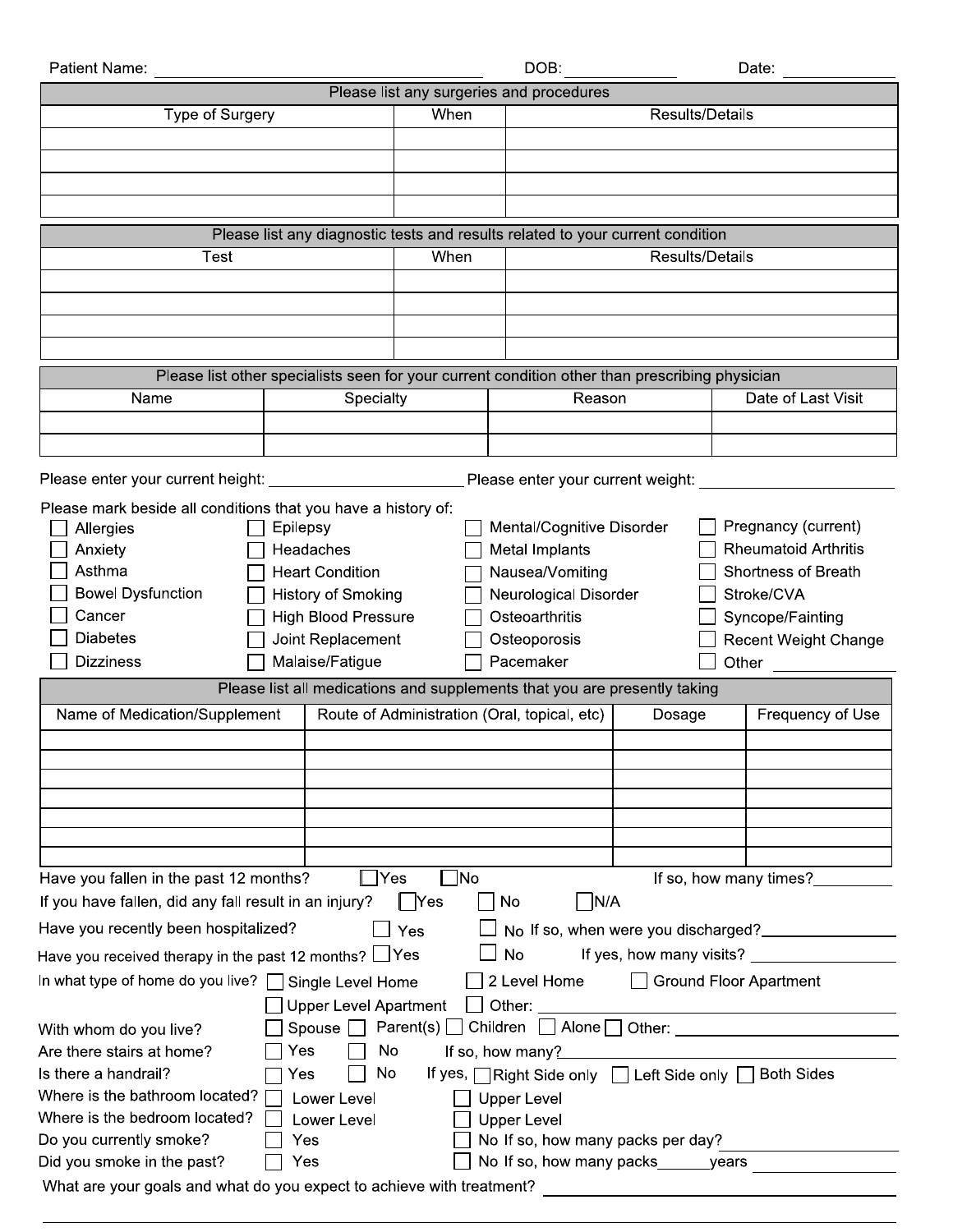

#### **CONSENT FOR TREATMENT AND FINANCIAL POLICY**

Patient Name: DOB:

We would like to **THANK YOU** for choosing Phoenix Physical Therapy (PHX PT). PHX PT accepts third party payments and will submit your bills for treatment to the address provided as a courtesy to you. In order for us to bill your insurance company on a regular basis, we request that you sign this release of information and assignment of benefits (if applicable). Typically, insurance companies pay a predetermined amount of our treatment charges; however, it is your responsibility to call your insurance company to check on the coverage provided by your individual policy. As a courtesy to you, we will perform an insurance verification with your insurance company; however, we do not take responsibility for any misinformation that we are given during this process. It is within your best interest to verify your outpatient benefits with your individual insurance plan and to confirm with our office prior to initiating treatment.

#### **CONSENT FOR CARE AND TREATMENT**

I hereby consent to the provision of treatment by PHX PT. I authorize PHX PT to furnish treatment which is considered necessary and proper in diagnosing or treating my physical condition. It is possible that my participation in the visit could result in injury to me. I also acknowledge and fully understand that I am engaging in activities that may involve the risk of economic or other damages which might result from my own actions or omissions, from the actions or omissions of other parties, or from any of the activities I am asked to complete during this visit. I further agree that there may be other risks not known to me or not reasonably foreseeable at this time. Nonetheless, it is my desire to participate in this visit. Accordingly, I release, waive, discharge and covenant not to sue PHX PT, any of its employees, representatives, officers, directors, shareholders, affiliates, administrators, agents, owners, or lessors of all equipment, all of whom are hereafter referred to as "Releasees", from demands, losses, or damages on account of injuries, including death or damage to property, caused or alleged to be caused in whole or in part by the negligence of the Releasees or otherwise.

I hereby authorize and designate the following individual to act in all matters in connection with my treatment by PHX PT, including, without limitation, discuss my therapy plan of care, and schedule and cancel my appointments:

First and Last Name **Phone Number** Phone Number Relationship to Patient

#### **FINANCIAL RESPONSIBILITY**

I understand that in some instances my health insurance may not cover all treatment charges incurred. I agree to be financially responsible to PHX PT for any medically necessary therapeutic services that are not covered by my health insurance carrier. In addition, I authorize PHX PT to release (a) any medical or other information about PHX PT services, or services provided by third parties, if required to obtain payment from my insurer or other payer and their agents to process payments; (b) any medical or other information required by my insurer, other payers and their agents; and (c) medical or other information required by my insurer, other payers and their agents, government agencies or their designees for review of the care provided to me.

#### **ASSIGNMENT OF BENEFITS**

I hereby authorize payment directly to PHX PT any benefits payable to me and/or my qualified dependents under the insurance coverage or Major Medical provisions of insurance coverage identified on bills submitted by PHX PT for treatment. By way of my signature below, I provide PHX PT with my authorization and consent to use and disclose my protected health information for the purposes of treatment, payment and health care operations as described in the Notice of Privacy Practices.

#### **CO-PAYMENTS, COINSURANCE AND DEDUCTIBLES**

I understand that if my insurance plan requires a co-payment, coinsurance, and/or deductible for treatment, payment will be collected at the time of my visit, according to my insurance benefits and the following PHX PT policy to reduce the balance billed to me at the end of care: Copays are collected in full at the time of service. Balances towards deductible and coinsurance will be collected as insurance(s) processes claims throughout the course of treatment. Any outstanding balances due at the end of each month will be billed to the patient.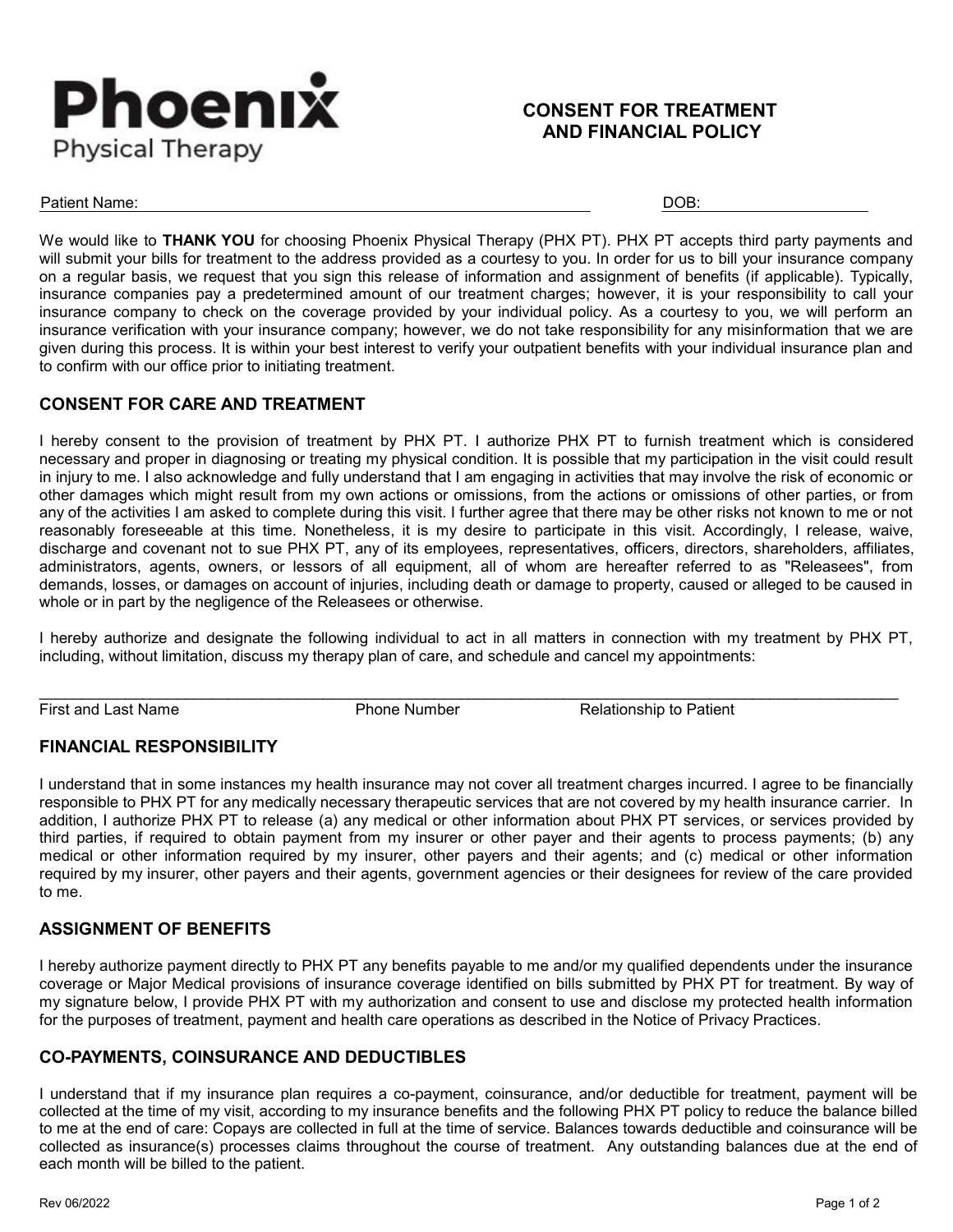#### **LITIGATION ACCOUNTS**

With respect to litigation against another party, I understand that PHX PT will directly bill my appropriate insurance; however, I am responsible for the payment of my treatment, not the entity being sued. Liability action against another party will not enable me to refuse payment to PHX PT. I fully understand that I am directly and fully responsible to PHX PT for all medical bills submitted by PHX PT for services rendered to me regardless of whether my claims are settled or result from a court judgement.

#### **PATIENT VALUABLES**

I relieve PHX PT of any responsibility for loss of clothing, money, valuables, or other items that I decide to keep with me while I am a patient. I also understand that PHX PT will not be responsible and will not replace any property lost, broken, or stolen, which I decide to keep with me, or any property brought to me while I am a patient.

#### **CONSENT TO RECEIVE EMAIL, TEXT MESSAGES, AND CALLS FOR APPOINTMENT REMINDERS AND OTHER HEALTHCARE COMMUNICATIONS**

I consent to receive email, text messages, and calls from PHX PT for my protected health care and other services at the email address and phone number(s), including my wireless number, that have been provided during the intake process. I understand I may be charged for such calls by my wireless carrier and that such calls may be generated by an automated dialing system. I understand that providing an email address and/or phone number is not a condition of receiving treatment. I am aware that email communication can be intercepted in transmission or misdirected. I also understand that I may revoke my consent for contact at any time by directly contacting PHX PT or utilizing the opt-out method that will be identified in the applicable communication.

#### **MINOR ABLE TO CONSENT FOR CARE (IF APPLICABLE)**

I am under 18 years of age and for the following reason(s) example the state of the state of the state of the state of the state of the state of the state of the state of the state of the state of the state of the state of entitled under State Law to consent to medical or other health services for myself, and if applicable, for my minor children without the consent of any other person: Patient Initials (required if completing this section)

#### **CERTIFICATION OF IDENTITY**

I certify that I am in fact the individual I claim to be. I understand that the knowing and willful use of another individual's personal identifying information under false pretenses is a criminal offense.

#### **FOR PHOENIX PHYSICAL THERAPY OFFICE USE ONLY**

Verification of the identity of the above-named party was made by:

Current Driver's License or other Photo ID

Current Health Insurance Card

**I have read this Consent for Treatment and Financial policy form or have had it read to me, and it has been explained to my satisfaction. I understand that this Consent for Treatment, Payment and Health Care Operations form may be valid for up to one (1) year from the date that I sign it and applies to all PHX PT facilities.**

**Signature of Patient or Guardian (if patient is a minor) Date**

Other: